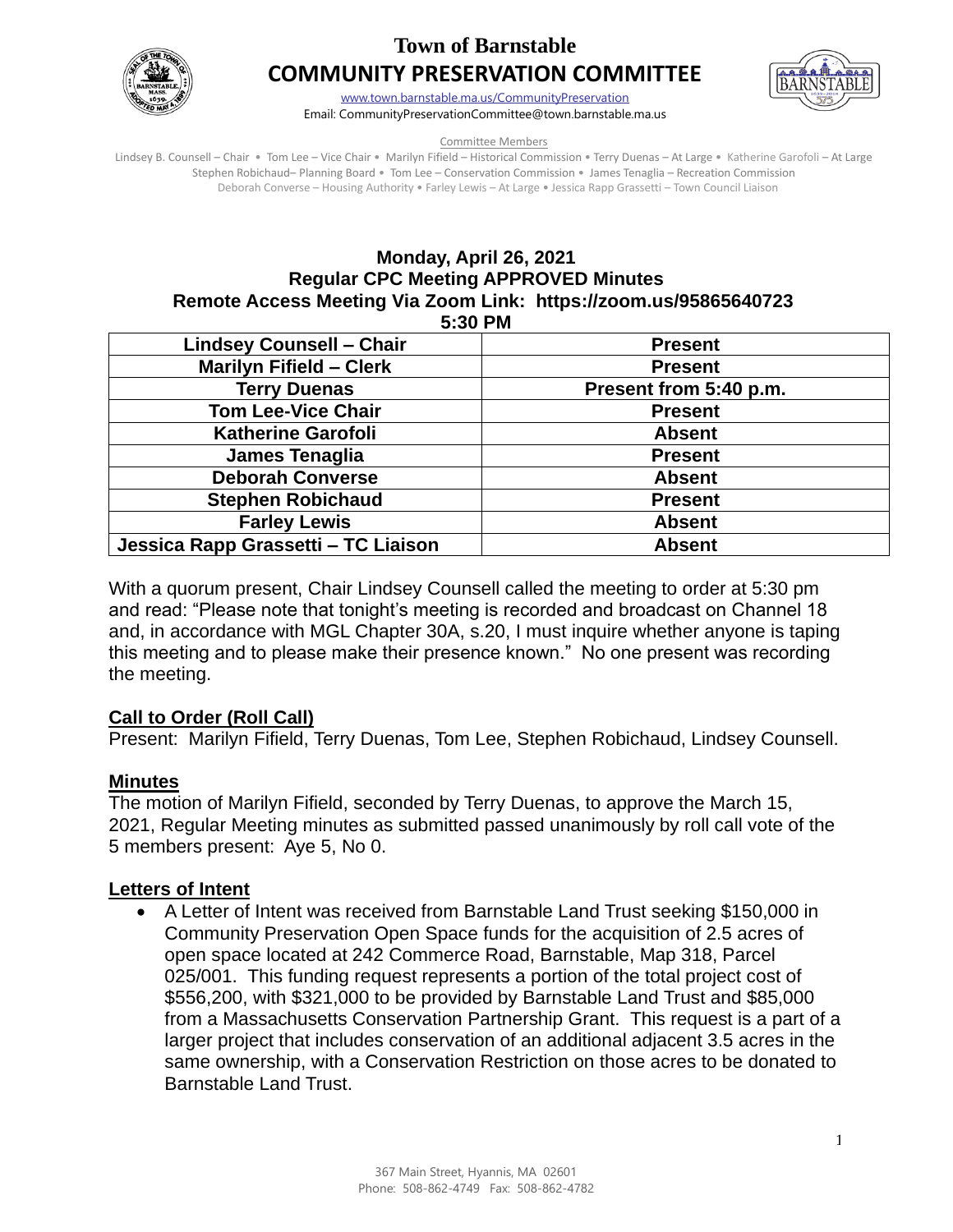Barnstable Land Trust (BLT) Executive Director Janet Milkman narrated a PowerPoint presentation depicting the location of the subject property and abutting or surrounding protected land, and she explained the location as the field from which the harbor is visible, adding that Barnstable Land Trust has been working with the Brazelton family since the 1990s to protect all the light green area depicted on the map through Conservation Restrictions. Also, she said the family donated a small 2.2-acre parcel to Barnstable Land Trust that fronts on the water, and another branch of the Brazelton family donated the light blue parcel to Mass. Audubon. Altogether, there will be about 43 acres of land protected, with Lots 3, 6 and 7 depicted on the site plan remaining undeveloped in this project. Ms. Milkman explained that Lot 3 would be purchased by Barnstable Land Trust, while Lots 6 and 7 would remain in the family's ownership but with Conservation Restriction on both lots donated to BLT, together protecting the entire 5 or 6 acres with CRs as a part of the negotiated agreement for the purchase of one lot. She said preservation of the land will protect the iconic view of the harbor forever and protect the entire field acreage, which is important for conservation reasons, for climate change mitigation, for historic reasons, and for an incredibly important view for the neighbors and those who take advantage of walking in this area. Ms. Milkman noted a bonus small amount of public access in a bench on Lot 7 with an easement, and she shared a slide depicting the land to the left of the barn that would be protected, explaining that the view is all the way to Sandy Neck. Additionally, she shared a site plan of land that is a part of a CCC DRI Review for the adjacent land. In answer to Stephen Robichaud's question, Ms. Milkman said that she is not aware of any public access on the Mass. Audubon property located behind the subject parcel. Chair Counsell inquired if the fields will continue to be mowed as they are now, and Ms. Milkman confirmed that Barnstable Land Trust agreed to take over the maintenance of the fields, although they may be mowed slightly less often than previously. She explained that one of the reasons the fields were mowed a couple times a year was to keep down the cedars, but they will be removed by hand and mowed only once to protect the little blue stem grasses, allowing the native habitat to come back more than it has already, with the land to look the same as it does now. She assured Marilyn Fifield that there are no buildings on the property BLT is pursuing.

#### Public Comment:

Counselor Gordon Starr said that he has walked the land with Ms. Milkman, and it is an iconic Cape Cod view. He said that Sandy Neck Lighthouse and the whole village is visible from this lot, adding that people would really miss it if it were not there. He said that eventually it is hoped that there will be a sidewalk down Commerce to Route 6A to allow safer foot traffic.

**Motion was made by James Tenaglia and seconded by Stephen Robichaud to move the Barnstable Land Trust's request for \$150,000 in Community Preservation Open Space funds for the acquisition of 2.5 acres of open space located at 242 Commerce Road, Barnstable, to the Application stage. Motion passed by unanimous roll call vote of the 6 members present. Aye 6; No 0.**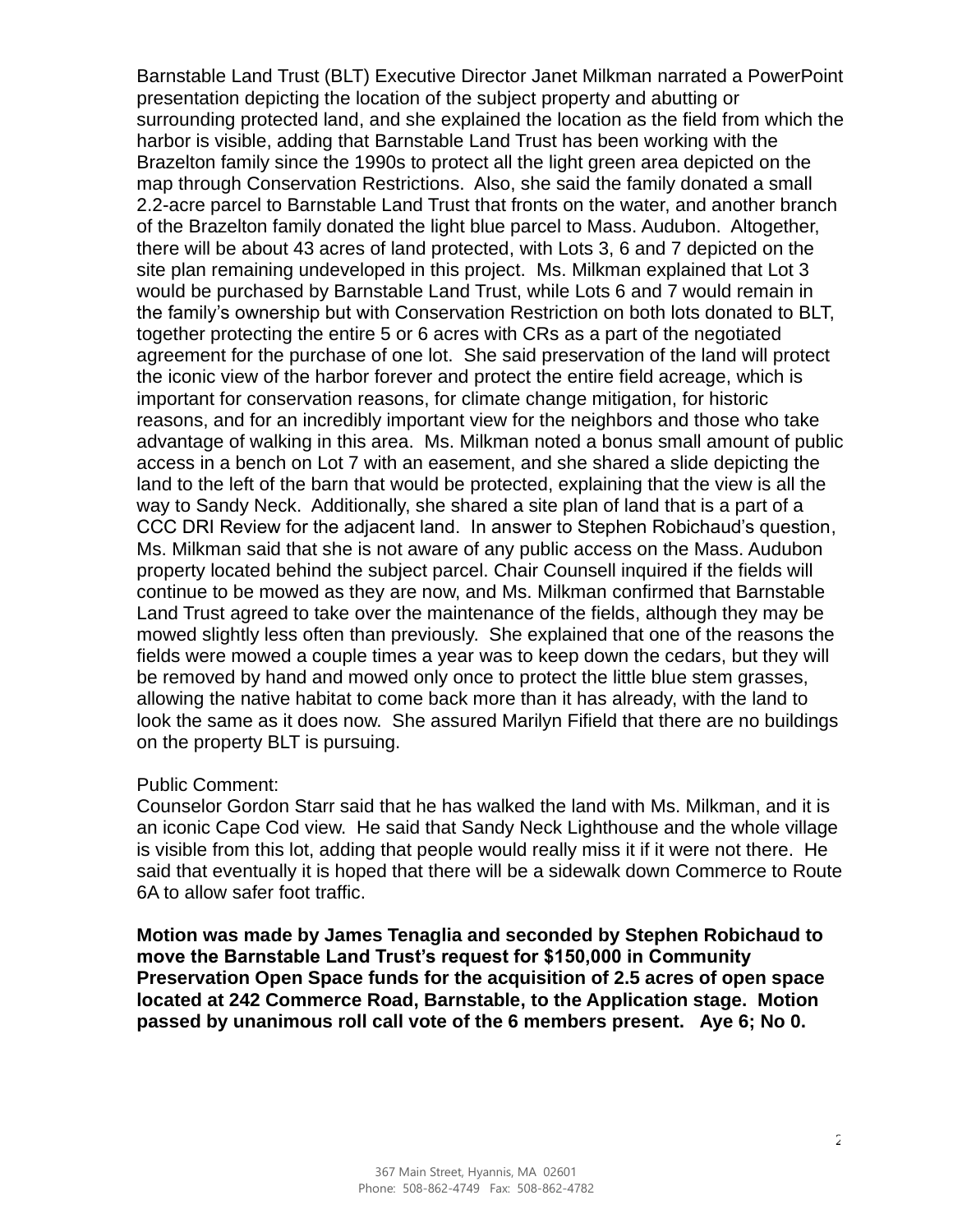#### **Applications**

• Application from Sturgis Library seeking \$165,000 in Community Preservation Historic Preservation funds for partial roof replacement, historically appropriate window replacement, exterior door and main entrance door replacement, drainage improvements and historical signage. This funding request represents a portion of the estimated costs of \$330,000, with a \$165,000 Massachusetts Cultural Facilities Grant Application filed and a decision date in May 2021 to provide matching funds.

Library Director Lucy Loomis confirmed that this is the last phase of a planned 3-phase project to improve and preserve the Sturgis Library to ensure that it is standing for another 300 to 400 years. She explained that the roof is cedar-shingled and was installed over 30 years ago and needs replacing; the rest of the roof was asphalt and CPC had funded its replacement a few years ago. Ms. Loomis explained that the inappropriate bow window added in the 1970s in the old section of the building needs replacement and has leaked for many years, requiring multiple repairs. She said the metal front door/side door is problematic and was part of a 1990s rehabilitation of the library and has also been repaired many times. Also, she explained, there is a drainage problem that affects neighbors and needs to be addressed. Finally, she proposed adding signage like the Tales of Cape Cod historic tablet to outline the history of the library for passersby. In addition, she proposed replacing the existing historic sign like the one on Route 6A for the West Barnstable Church, as the existing one has aged and rusted.

In answer to Tom Lee's inquiry, Ms. Loomis said that the cost estimate was updated in January 2021 for the Mass. Cultural Facilities Fund Grant application. Mr. Lee advised that the COVID-19 situation has caused prices to rise as much as 10-15%. Ms. Loomis replied that she has learned of another Massachusetts grant that she will seek to accommodate any cost increases. Receipt of ten letters of support was noted, and Terry Duenas asked the total funding amount for the three phases, and Ms. Loomis listed all the projects that were partially funded with CPC Historic Preservation funds within the past 18 years. She anticipated that if CPC funds are awarded, along with the Mass. Cultural Facilities Fund Grant, the project could proceed next Spring for completion by Fall. She noted that drainage is a more complicated issue, and CPC members inquired about the options to tie into the existing road drainage, or if an independent drainage system is proposed. Ms. Loomis explained that tying into the Town drainage is not possible because the library is not a Town department. She said a large excavation of the parking lot will be required for installation of drainage. Chair Counsell said he would like to do a site visit, and Ms. Loomis agreed and suggested that he come the day after it rains to observe the drainage issue. Chair Counsell mentioned that almost \$90,000 toward the new drainage system for the parking lot is in the budget and said that if the drainage is to protect the building, it may be eligible for CP funds but should be evaluated at a site visit. Ms. Loomis confirmed that the library has installed drainage around the rest of the building before, and that CP funds helped with this. She explained that there is a lot of water going into dry wells in different parts of the property, noting that the site is a big clay bowl with many roof lines that pour into the garden and patio areas, then drip down into the parking lot, affecting the building and the neighbors' yards. Chair Counsell said that he would like to postpone the vote on this Application till the next meeting, after a site visit open to all CPC members.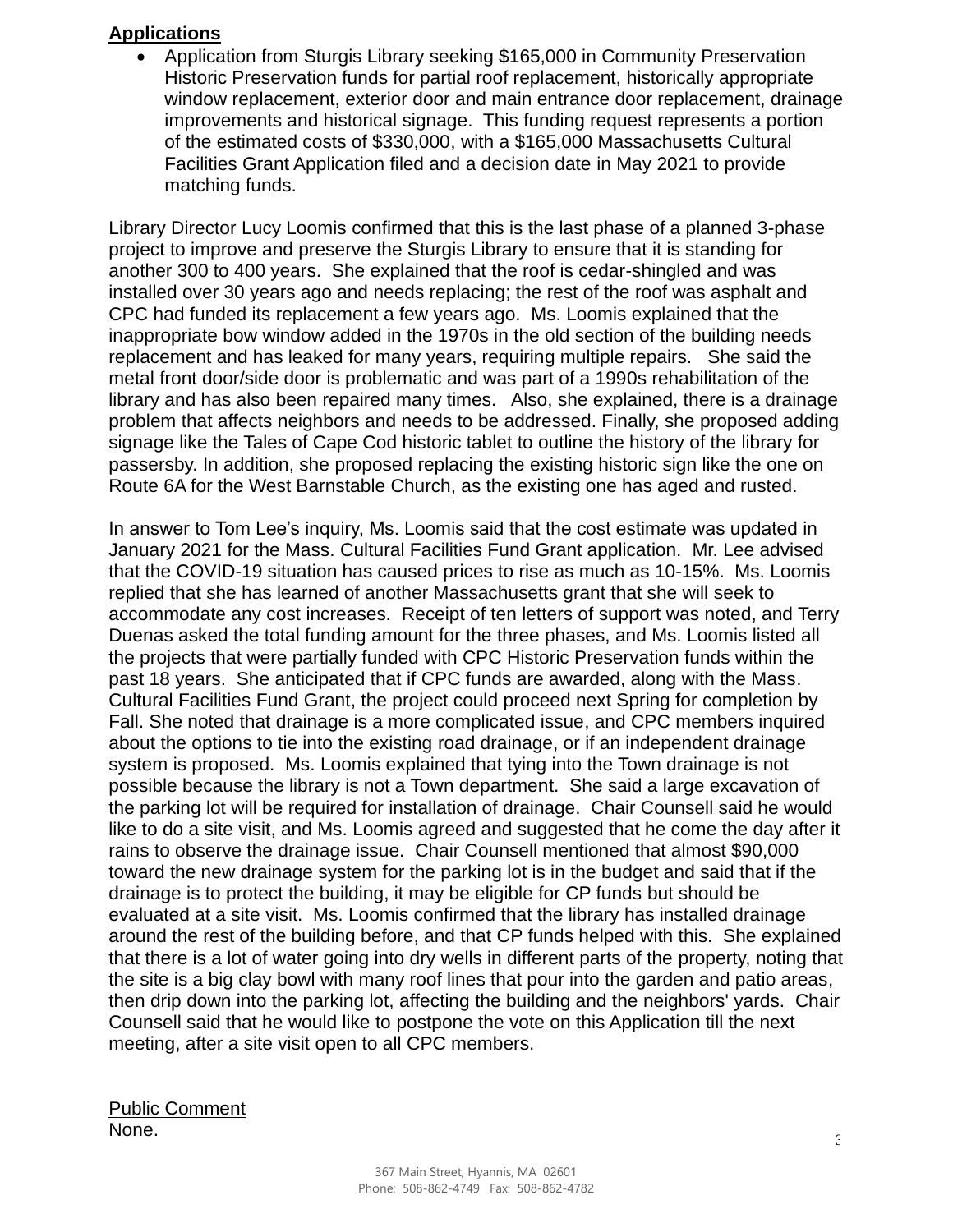### **General Public Comment:**

None.

**Correspondence Received:** Chair Counsell acknowledged receipt of the following correspondence:

- Update from the Community Preservation Coalition Department of Revenue Official Estimate for November 2021 CPA State Distributions.
	- Chair Council noted that this is estimated to be 32%, which is a substantial amount, and like what was received last year.
- Reports from Finance Director on the status of the CPA fund including the estimated State match.
	- Chair Council noted that the reports reflect the estimated CPA State Distributions.

# **Chair Counsell provided the following Project Updates:**

- Mid-Point Community Housing Application Finalization of Housing Restriction is in process.
- DPW Applications for Barnstable Hollow Playground and the Centerville Recreation Playground have been submitted to the Town Manager for consideration for inclusion on an upcoming Town Council agenda for public hearing, although the Town is now in the middle of wastewater hearings and the budget process.
- Barnstable Historical Society Application has been submitted to the Town Manager for consideration for inclusion on an upcoming Town Council agenda for public hearing, although the Town is in the middle of wastewater hearings and the budget process.
- James Tenaglia noted that the CPC Finance report has projects listed as nearly complete and inquired if these projects can be closed out and the balances returned to the CP Fund. Chair Counsell replied that Mark Milne will review and close accounts appropriately at the close of the budget.
- Barnstable Little League Application for Open Space/Recreation funds is anticipated for a future meeting. Chair Counsell noted that the Little League has been put in touch with the Planning Department for consultation.
- Cape Cod Rail Trail Extension Phase III from consultant VHB has been postponed by the Metropolitan Planning Organization (MPO) for five years. Chair Counsell noted that the new Infrastructure Bill could provide \$10 million for this project.
- He and Tom Lee met with the Trustees regarding Armstrong-Kelley Park, and they are putting together an Application for renovation of the park, possibly for the May 17, 2021, meeting, or later in the season.
- Cotuit Federated Church is working on a Letter of Intent for submission at the May 17, 2021, meeting.

# **General Discussion:**

• Terry Duenas asked if the Barnstable Little League project mentioned last month contained things ineligible for CPA funds, and Chair Counsell replied that Community Preservation funds can only be used for a small portion of the bathrooms that are proposed, and the decking, food preparation area, storage area and umpires' changing room are all in question. He speculated that